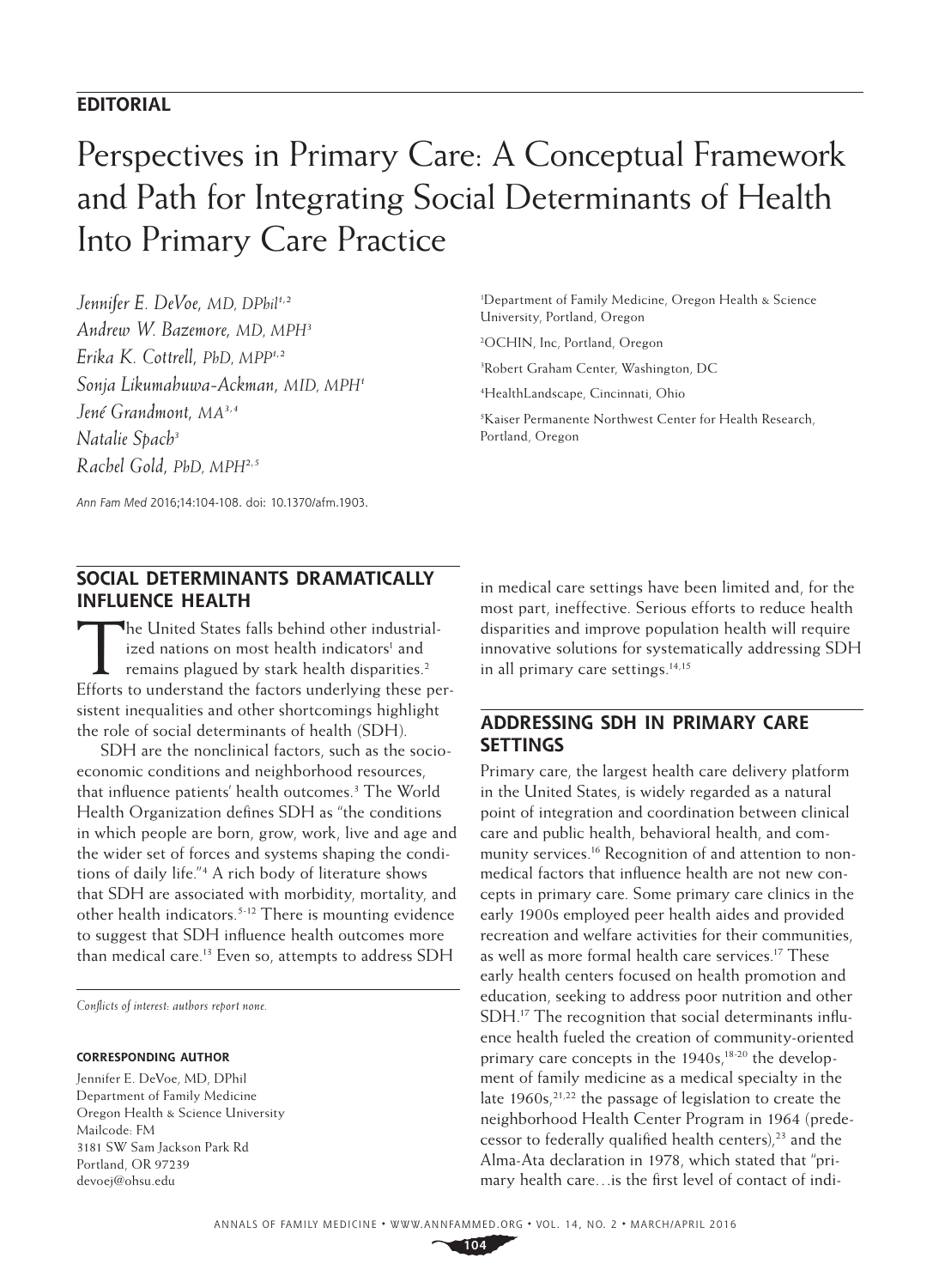viduals, the family, and community with the national health system bringing health care as close as possible to where people live and work, and constitutes the first elements of a continuing health care process."24

Primary care has a tradition of partnering with patients, communities, and public health professionals to attempt to address  $SDH<sub>1</sub><sup>25-27</sup>$  yet the ability to act on SDH in medical care settings in a meaningful, systematic way has been constrained by a fee-for-service payment structure, a medical culture focused on treating disease rather than promoting health, and limited technologies, among other barriers.<sup>28</sup> Recent changes in health care policy, however, including the passage of the Patient Protection and Affordable Care Act, paired with rapid advances in data and technology, have presented opportunities for a paradigm shift in primary care delivery. Payer experiments, such as the Comprehensive Primary Care Initiative, Accountable Care Organization pilots, and Medicare Access and CHIP Reauthorization Act legislation have created new incentives to pursue population health and value-based care.29 Simultaneous efforts to transform the primary care delivery platform, such as the patient-centered medical home model, $30-32$  are increasing the capacity of primary care teams to address patients' health needs in a broader context and implement "upstream" interventions.28,29 Concurrently, technological advances have made it possible to better integrate SDH data into electronic health records  $(EHRs)$ ,<sup>33,34</sup> facilitate primary care teams' efforts to address patients' SDH,<sup>35</sup> and enable teams to coordinate community service referrals and other SDH-related actions.<sup>25,35</sup>

# **INTEGRATING SDH DATA IN PRIMARY CARE**

The technological advances described above have the potential to eliminate important structural barriers to addressing SDH. Notably, health information technology now yields viable methods for standardizing the collection and presentation of SDH data. Since the passage of the Health Information Technology for Economic and Clinical Health Act in 2009, the use of health information technology, particularly EHRs, has dramatically increased.36 In 2011, the Center for Medicare and Medicaid Service launched the 3-stage EHR Incentive Program, which provides incentives for clinicians to show meaningful use of EHRs in activities that include patient engagement, reducing health disparities, and improving care coordination and population health.<sup>37</sup>

Many primary care practices already document select patient-reported SDH (eg, race/ethnicity, income, employment) and seek to engage in activities to address them (eg, social service referrals).38,39 To date, however, most SDH data collection in pri-

mary care is manual and not standardized. Only a limited range of social determinants known to affect health outcomes are documented, and the SDH data that are collected are rarely presented to care teams via automated structures designed to support care delivery, clinical decision making, and collaboration among multiple service organizations.<sup>39</sup> The National Academy of Medicine (NAM, formerly the Institute of Medicine) recently recommended that 11 SDH domains be routinely collected and made available in EHRs, recognizing their potential to galvanize action on these domains in patient care, as a part of the third stage of meaningful use requirements.<sup>29,40</sup> A few of these domains are already collected in most primary care settings, such as alcohol use, race and ethnicity, residential address, and tobacco use. The NAMrecommended routine collection of additional domains includes census tract-median income and patientreported depression, education, financial resource strain, intimate partner violence, physical activity, social connections or isolation, and stress.<sup>29,40</sup> Partnership between public health and primary care is likely to facilitate at least some of this expansion of relevant data for care of patients, families, and communities.

## **A FRAMEWORK FOR INTEGRATING SDH INTO PRIMARY CARE**

The NAM identified actionable SDH domains for inclusion in EHRs; now we must learn *how to use SDH data most effectively to improve health*. Standardizing the collection and presentation of SDH data in EHRs could help primary care teams incorporate such data into clinical decision making and more actively address SDH, but we know very little about how to make this happen.<sup>41</sup> How can we make SDH-related information easily accessible at the point of care and facilitate panel management and population health efforts? How might primary care teams integrate SDH data into existing care paradigms or use this information to create new ones?

While developing a research agenda to help inform and evaluate efforts to address SDH in health care settings, we created a framework that outlines the integration of SDH into primary care practice, with specific ideas for how SDH information might prompt action (Figure 1). The first step is collecting and organizing the data in a systematic way. SDH data include community-level and individual-level information. Both apply to the individual patient, but individual-level data are reported by the patient (eg, patient reports household income below poverty line, dropping out of school after 8th grade, food insecurity), whereas community-level data provides characteristics about the neighborhood where the patient lives (eg, median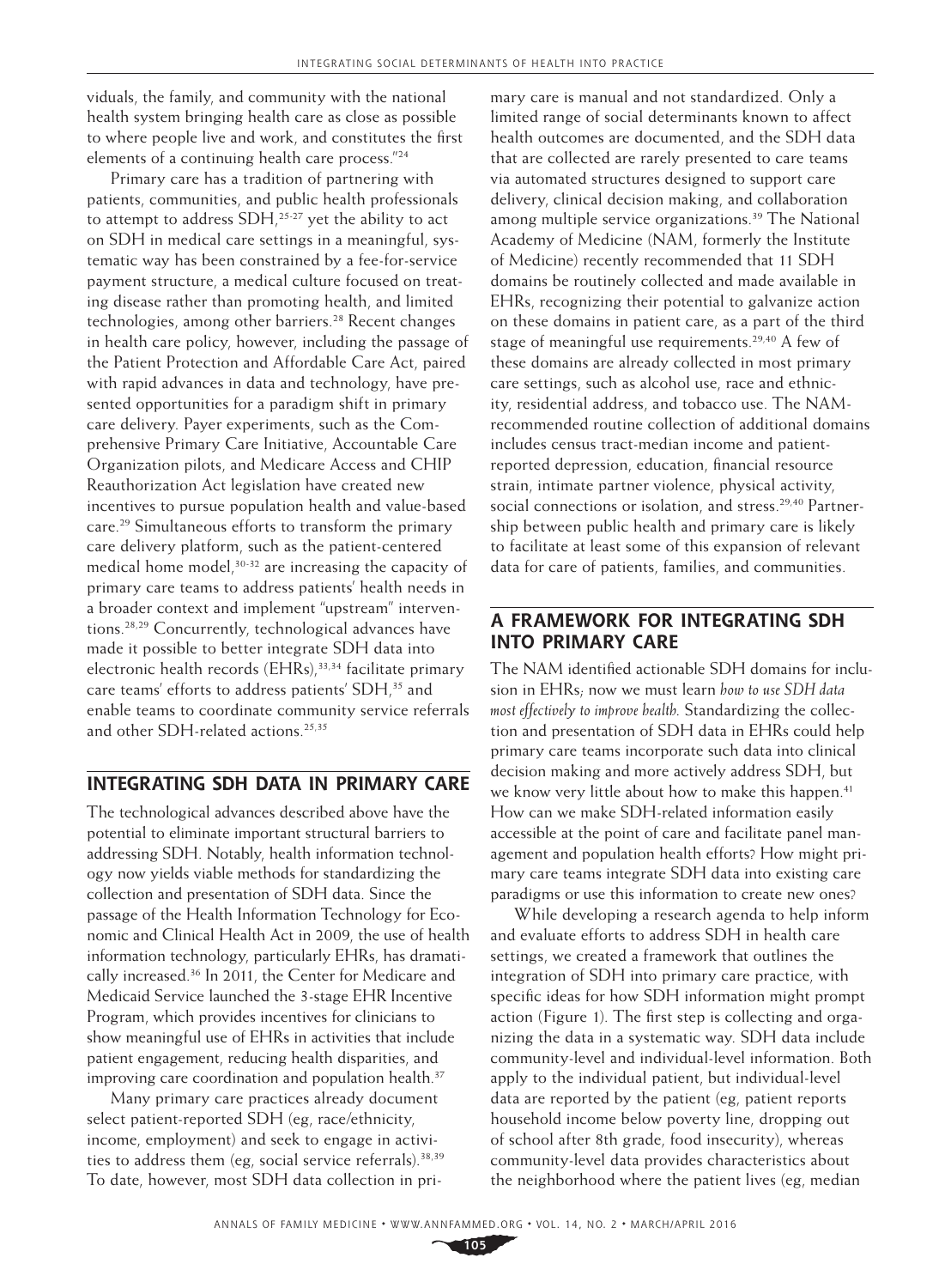household income is below the poverty line, most residents have less than a high school education, community is a food desert). Many primary care clinics have developed their own systems for collecting some individual-level SDH data from patients, but few are using validated instruments to standardize data collection and integration into EHRs.<sup>42-44</sup> Community-level SDH (or community vital signs) are readily available in national data sets, and it is technically possible to integrate these community-level SDH into a patient's medical record using current geocoding technologies; however, community vital signs have not yet been widely imported into primary care data systems.<sup>25</sup>

Once we make progress toward routine collection of SDH data, the second step is making the data available and useful in ways that enhance care (the right data, at the right time, in the right place). By systematizing the integration of SDH data into EHRs, these data become more readily and reliably available to the health care team, providing important contextual information and facilitating more relevant screenings, referrals to resources, and better tracking of processes and outcomes.<sup>35</sup> For example, effective data integration could (1) inform clinical decision making (eg, indicate the urgency of screening, medications, or behavioral counseling; augment clinical risk scores, such as the Framingham cardiovascular disease risk score has done in the UK); (2) enable teams to tailor services, facilitate appropriate referrals, and coordinate care across community organizations; and (3) facilitate active panel

management approaches that identify and prioritize patients for focused outreach (eg, community health worker visits, intensive care management).<sup>29,35,43,45</sup> Standardizing the collection of SDH data and presenting this information at critical points in care delivery may lead to improved patient and population health outcomes. There is likely another important step needed to maximize the potential usefulness of integrating SDH into primary care, however. This third step involves the development of automated systems that harness SDH data to prompt action. For decades, primary care clinicians have sought to engage in activities to address SDH (eg, referrals to support services, engaging in community health activities); new technologies can greatly accelerate these efforts.<sup>35,43,44</sup> Systems that automatically act upon SDH information to facilitate care (eg, clinical decision support tools, pop-up reminders to prompt special consideration or services, care management registries) could improve care delivery and coordination with minimal burden to health care clinicians.<sup>41</sup> Studies suggest that clinicians routinely underestimate patients' social needs<sup>46</sup> and that standardized approaches can identify unmet needs more effectively than can informal screening or ad hoc interviews.<sup>47</sup>

## **RESEARCH MUST KEEP PACE WITH INTEGRATION EFFORTS**

The time for integrating and acting upon SDH data in primary care is now. Yet, we know very little about

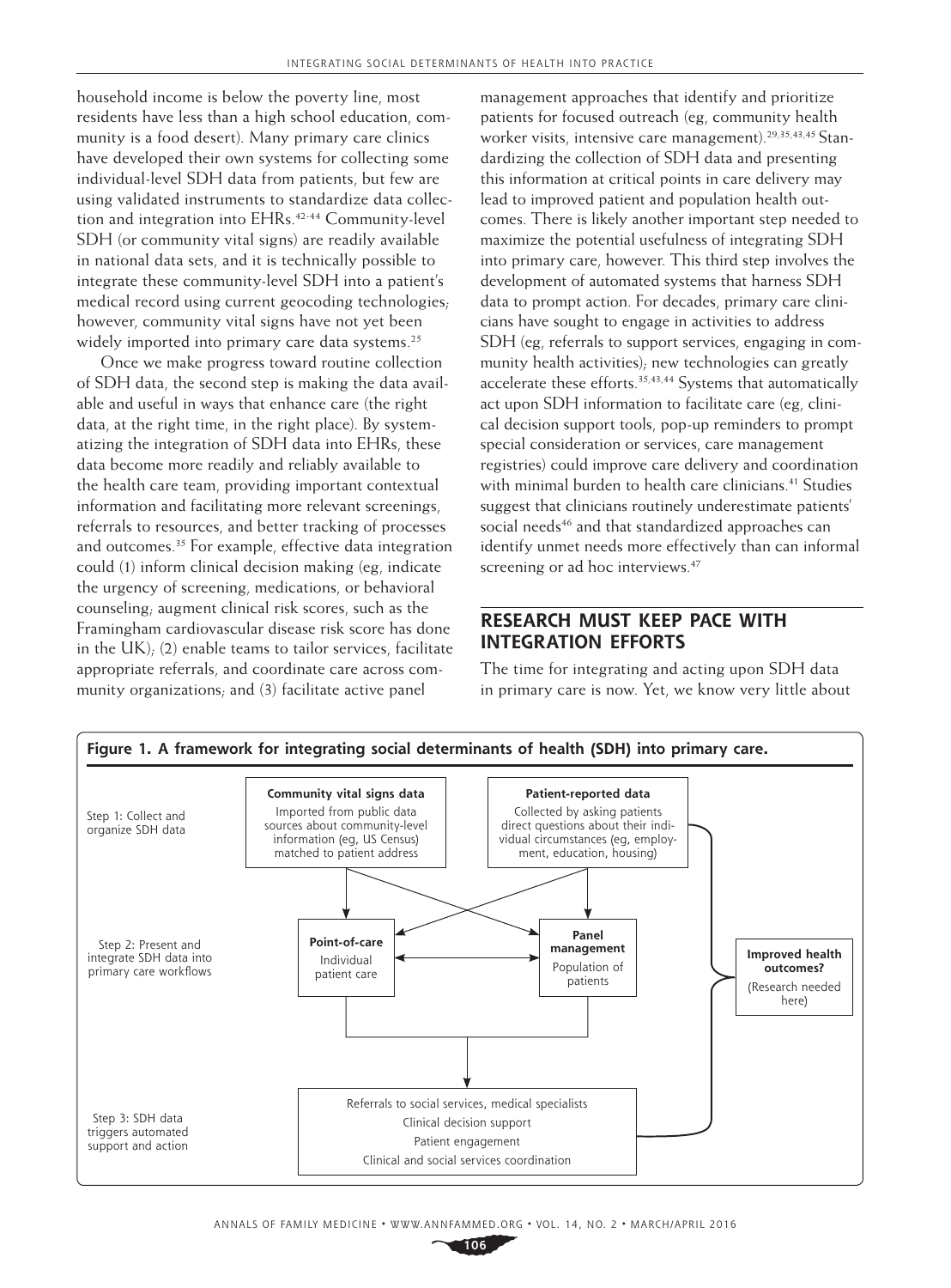how to ensure *effective* integration and action. Currently, SDH information is sporadically collected across primary care, and actions to address this information are based on anecdote and best guess approaches.35,39 What is known from studying EHRbased tools intended to support clinical decision making is that simply documenting SDH data in EHRs may not be enough to create meaningful change; a critical next step will be to identify evidence-based workflows for care teams to use the data purposefully in clinical care.<sup>35,40</sup> The nation needs a bold, forwardthinking research agenda to study and produce the evidence for how SDH data can and should be incorporated into primary care. As we move forward with efforts to address SDH, we must simultaneously investigate which social determinants are most influential on health outcomes, how to present SDH data in the EHR to maximize its utility, where in clinic workflows and in what format the data should be made available, and how care teams can best use such data. There is also vital work to be done in answering the key question: Is the integration of SDH into primary care merely the emperor's new clothes, or is it precision public health that directly leads to improvements in patient and population health?

#### **To read or post commentaries in response to this article, see it online at [http://www.annfammed.org/content/14/2/104.](http://www.annfammed.org/content/14/2/104)**

**Key words:** social determinants of health; primary health care, population characteristics; medical informatics; data collection

Submitted August 24, 2015; submitted, revised August 25, 2015; accepted August 25, 2015.

#### **References**

- 1. Davis K, Stremikis K, Schoen C, Squires D. Mirror, mirror on the wall, 2014 update: how the U.S. health care system compares internationally. The Commonwealth Fund. [http://www.common](http://www.commonwealthfund.org/publications/fund-reports/2014/jun/mirror-mirror)[wealthfund.org/publications/fund-reports/2014/jun/mirror-mirror.](http://www.commonwealthfund.org/publications/fund-reports/2014/jun/mirror-mirror) Published Jun 16, 2014.
- 2. Waldron H. Trends in mortality differentials and life expectancy for male social security-covered workers, by socioeconomic status. *Soc Secur Bull*. 2007;67(3):1-28.
- 3. Gnadinger T. Health policy brief: the relative contribution of multiple determinants to health outcomes*.* Health Affairs Blog. [http://](http://healthaffairs.org/blog/2014/08/22/health-policy-brief-the-relative-contribution-of-multiple-determinants-to-health-outcomes/) [healthaffairs.org/blog/2014/08/22/health-policy-brief-the-relative](http://healthaffairs.org/blog/2014/08/22/health-policy-brief-the-relative-contribution-of-multiple-determinants-to-health-outcomes/)[contribution-of-multiple-determinants-to-health-outcomes/.](http://healthaffairs.org/blog/2014/08/22/health-policy-brief-the-relative-contribution-of-multiple-determinants-to-health-outcomes/) Published Aug 22, 2014. Accessed Feb 5, 2016.
- 4. World Health Organization. What are social determinants of health? [http://www.who.int/social\\_determinants/sdh\\_definition/en/](http://www.who.int/social_determinants/sdh_definition/en). Accessed Feb 5, 2016.
- 5. Chandola T, Ferrie J, Sacker A, Marmot M. Social inequalities in self reported health in early old age: follow-up of prospective cohort study. *BMJ*. 2007;334(7601):990.
- 6. Danaei G, Ding EL, Mozaffarian D, et al. The preventable causes of death in the United States: comparative risk assessment of dietary, lifestyle, and metabolic risk factors. *PLoS Med*. 2009;6(4):e1000058.
- 7. Galobardes B, Davey Smith G, Jeffreys M, McCarron P. Childhood socioeconomic circumstances predict specific causes of death in adulthood: the Glasgow student cohort study. *J Epidemiol Community Health*. 2006;60(6):527-529.
- 8. Hämmig O, Bauer GF. The social gradient in work and health: a cross-sectional study exploring the relationship between working conditions and health inequalities. *BMC Public Health*. 2013;13:1170.
- 9. Krieger N, Kosheleva A, Waterman PD, Chen JT, Beckfield J, Kiang MV. 50-year trends in US socioeconomic inequalities in health: US-born black and white Americans, 1959-2008. *Int J Epidemiol*. 2014;43(4):1294-1313.
- 10. Lahiri S, Moure-Eraso R, Flum M, Tilly C, Karasek R, Massawe E. Employment conditions as social determinants of health. Part I: the external domain. *New Solut*. 2006;16(3):267-288.
- 11. Mokdad AH, Marks JS, Stroup DF, Gerberding JL. Actual causes of death in the United States, 2000. *JAMA*. 2004;291(10):1238-1245.
- 12. Soto K, Petit S, Hadler JL. Changing disparities in invasive pneumococcal disease by socioeconomic status and race/ ethnicity in Connecticut, 1998-2008. *Public Health Rep*. 2011;126(Suppl 3):81-88.
- 13. Woolf SH, Johnson RE, Phillips RL Jr, Philipsen M. Giving everyone the health of the educated: an examination of whether social change would save more lives than medical advances. *Am J Public Health*. 2007;97(4):679-683.
- 14. Behforouz HL, Drain PK, Rhatigan JJ. Rethinking the social history. *N Engl J Med*. 2014;371(14):1277-1279.
- 15. Kassler WJ, Tomoyasu N, Conway PH. Beyond a traditional payer— CMS's role in improving population health. *N Engl J Med*. 2015;372 (2):109-111.
- 16. Green LA, Fryer GE Jr, Yawn BP, Lanier D, Dovey SM. The ecology of medical care revisited. *N Engl J Med*. 2001;344(26):2021-2025.
- 17. Stoeckle JD, Candib LM. The neighborhood health center—reform ideas of yesterday and today. *N Engl J Med*. 1969;280(25):1385-1391.
- 18. Kark SL, Kark E. An alternative strategy in community health care: community-oriented primary health care. *Isr J Med Sci*. 1983;19(8): 707-713.
- 19. Nutting PA. *Community-Oriented Primary Care: From Principle to Practice.* Albuquerque, NM: University of New Mexico Press; 1990.
- 20. Gofin J, Gofin R. Community-oriented primary care and primary health care. *Am J Public Health*. 2005;95(5):757, author reply 757.
- 21. Scherger JE. The socially responsible medical school. *Fam Med*. 2015;47(6):425-426.
- 22. Stephens GG. Remembering 40 years, plus or minus. *J Am Board Fam Med*. 2010;23(Suppl 1):S5-S10.
- 23. Bailey MJ, Goodman-Bacon A. The war on poverty's experiment in public medicine: community health centers and the mortality of older Americans. *Am Econ Rev*. 2015;105(3):1067-1104.
- 24. International Conference on Primary Health Care. Declaration of Alma-Ata. *WHO Chron*. 1978;32(11):428-430.
- 25. Bazemore AW, Cottrell EK, Gold R, et al. "Community vital signs": incorporating geocoded social determinants into electronic records to promote patient and population health. *J Am Med Inform Assoc*. 2015.
- 26. Frieden TR. A framework for public health action: the health impact pyramid. *Am J Public Health*. 2010;100(4):590-595.
- 27. Woolf SH, Dekker MM, Byrne FR, Miller WD. Citizen-centered health promotion: building collaborations to facilitate healthy living. *Am J Prev Med*. 2011;40(1)(Suppl 1):S38-S47.
- 28. National Research Council. *Primary Care and Public Health: Exploring Integration to Improve Population Health.* Washington, DC: The National Academies Press; 2012.
- 29. Institute of Medicine. Recommended social and behavioral domains and measures for electronic health records. [http://iom.nationalacad](http://iom.nationalacademies.org/Activities/PublicHealth/SocialDeterminantsEHR.aspx)[emies.org/Activities/PublicHealth/SocialDeterminantsEHR.aspx.](http://iom.nationalacademies.org/Activities/PublicHealth/SocialDeterminantsEHR.aspx) Accessed Feb 5, 2016.